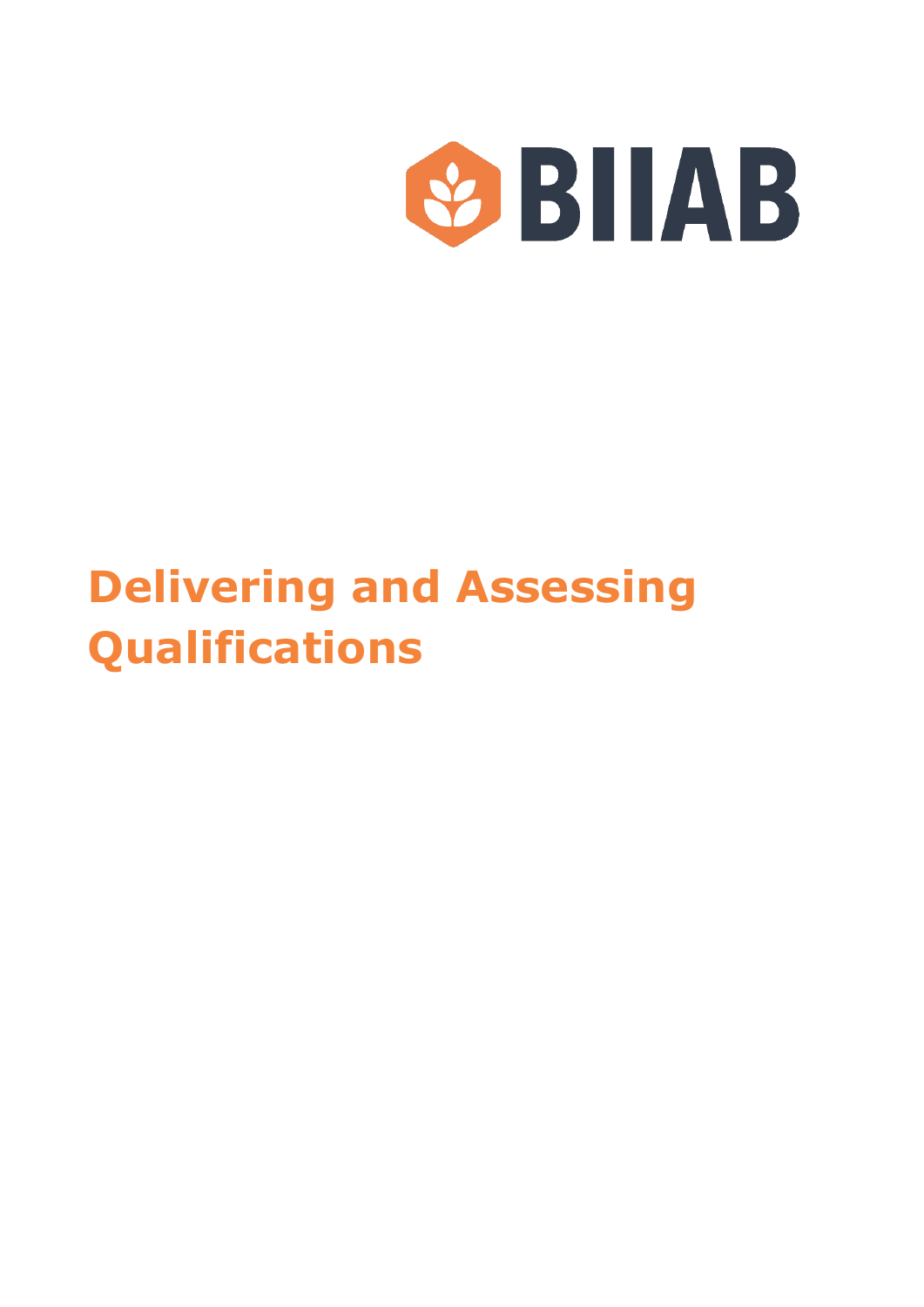Thank you for choosing to work with BIIAB Qualifications Limited<sup>1</sup>. You are one of over 300 Centres offering qualifications from our portfolio of over 240 regulated qualifications across a wide range of industry sectors. All our qualifications have been designed with the support of relevant stakeholders to ensure that they meet the needs of both learners and industries across the UK. This means that the qualifications are designed to give learners the skills needed to find employment, progress within education or enhance their skills in their current job role.

We recognise the importance of continuing to offer not only a wide range and breadth of qualifications, but just as significantly, excellent customer support.

All our Centres have access to a dedicated Customer Support Officer as well as unlimited access to a Relationship Manager and External Quality Assurer. The latter are all subject specialists and are chosen by us for their experience, knowledge and ability to support Centres to deliver our qualifications successfully.

# **1 Qualifications**

- 1.1 Each qualification will have:
	- clear Learning Outcomes and Assessment Criteria;
	- a level from Entry Level to Level 8 indicating the difficulty of a qualification and, where credit is applied, also showing the level of each unit/component;
	- a Total Qualification Time (TQT): 'the number of notional hours which represents an estimate of the total amount of time that could reasonably be expected to be required, in order for a learner to achieve and demonstrate the achievement of the level of attainment necessary for the award of a qualification.2 The size of a qualification is determined by the TQT.
	- We use the terms Award, Certificate and Diploma in the qualification title to offer a general indication of the size of the qualification.
		- o An Award has a TQT value of 120 or less.
		- o A Certificate has a TQT value in the range of 121-369.
		- o A Diploma has a TQT value of 370 or more.
- 1.2 TQT is made up of two elements:
	- The number of Guided Learning hours (GL) and

 $1$  BIIAB Qualifications Limitedis a recognised awarding organisation and part of the Skills and Education Group.

<sup>2</sup> Interpretation and Definitions – Regulatory Conditions of Recognition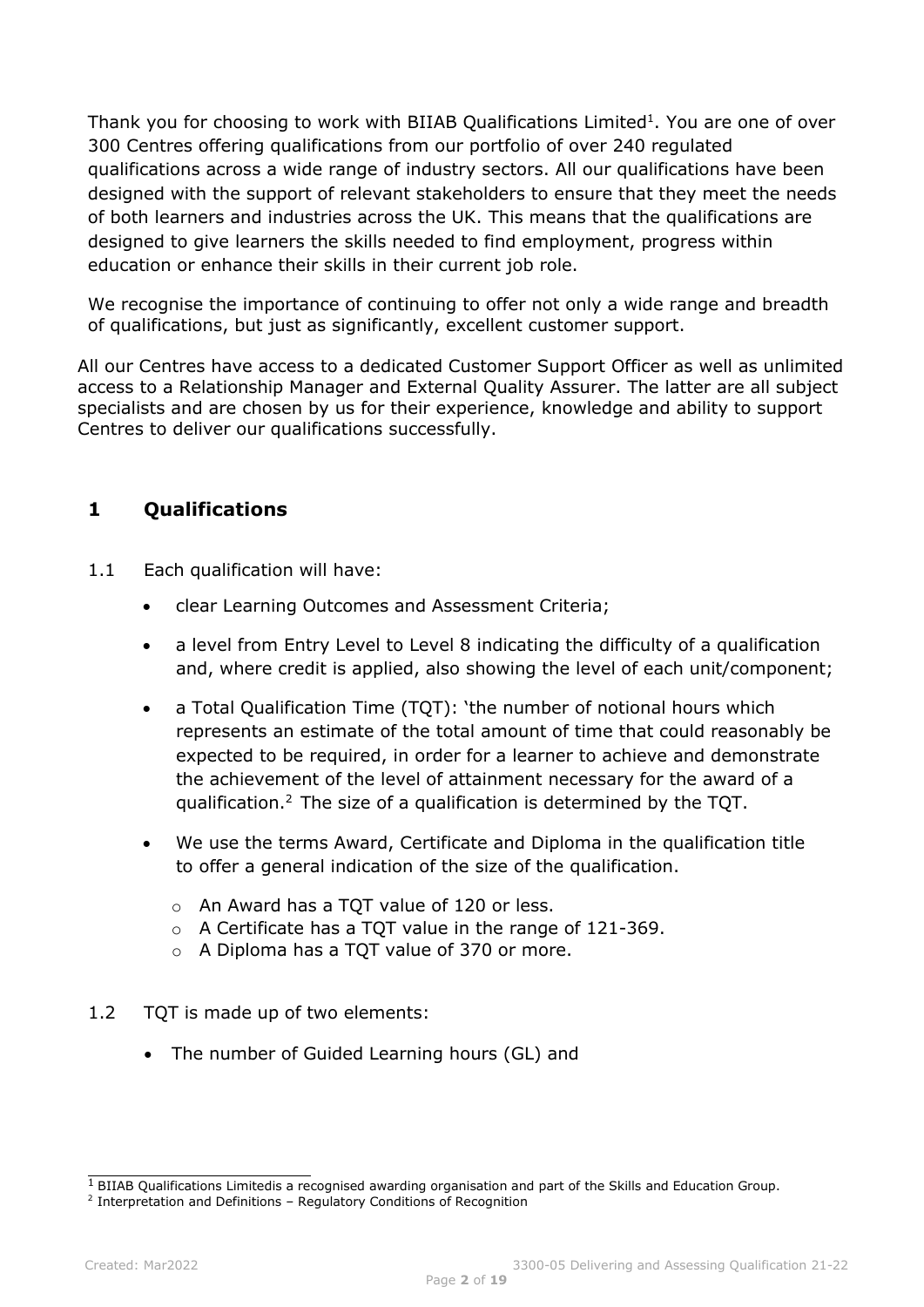- 'An estimate of the number of hours a learner will reasonably be likely to spend in preparation, study or other form of participation in education or training, including assessment, which takes place as directed by - but not under immediate guidance or supervision of - a lecturer, supervisor, tutor or other appropriate provider of education or training.<sup>3</sup>
- 1.2.1 Examples of Guided Learning include:
	- Classroom based learning supervised by a tutor: e.g., classroom teaching; supervised practical sessions; 'all forms of assessment which take place under the Immediate Guidance or Supervision of a lecturer, supervisor, tutor or other appropriate provider of education or training, including where the assessment is competence-based and may be turned into a learning opportunity.'4
	- Work-based learning supervised by a tutor: e.g., safety in the workplace; other supervised work; observation of competence;
	- Tutorial with a tutor in real time: e.g., 1:1 teaching session face to faceor otherwise;
	- E-learning supervised by a tutor in real time.
- 1.2.2 Examples of other time spent include:
	- Research project:
	- Portfolio assessment;
	- E-assessments: e.g., those that are not supervised/invigilated;
	- Reflective activities:
	- Practical sessions which are unsupervised: e.g., unsupervised work inplacement or workplace.
- 1.3 Our regulated qualifications are published on the current registers for regulated qualifications under BIIAB Qualifications Limited (BIIAB).

# **2 Getting started**

Once you have selected the qualification you wish to deliver, what do you do next?

2.1 Make sure that you understand the structure of the qualification.

 $3$  Interpretation and Definitions – Regulatory Conditions of Recognition

<sup>4</sup> Ofqual Guidance to the General Conditions of Recognition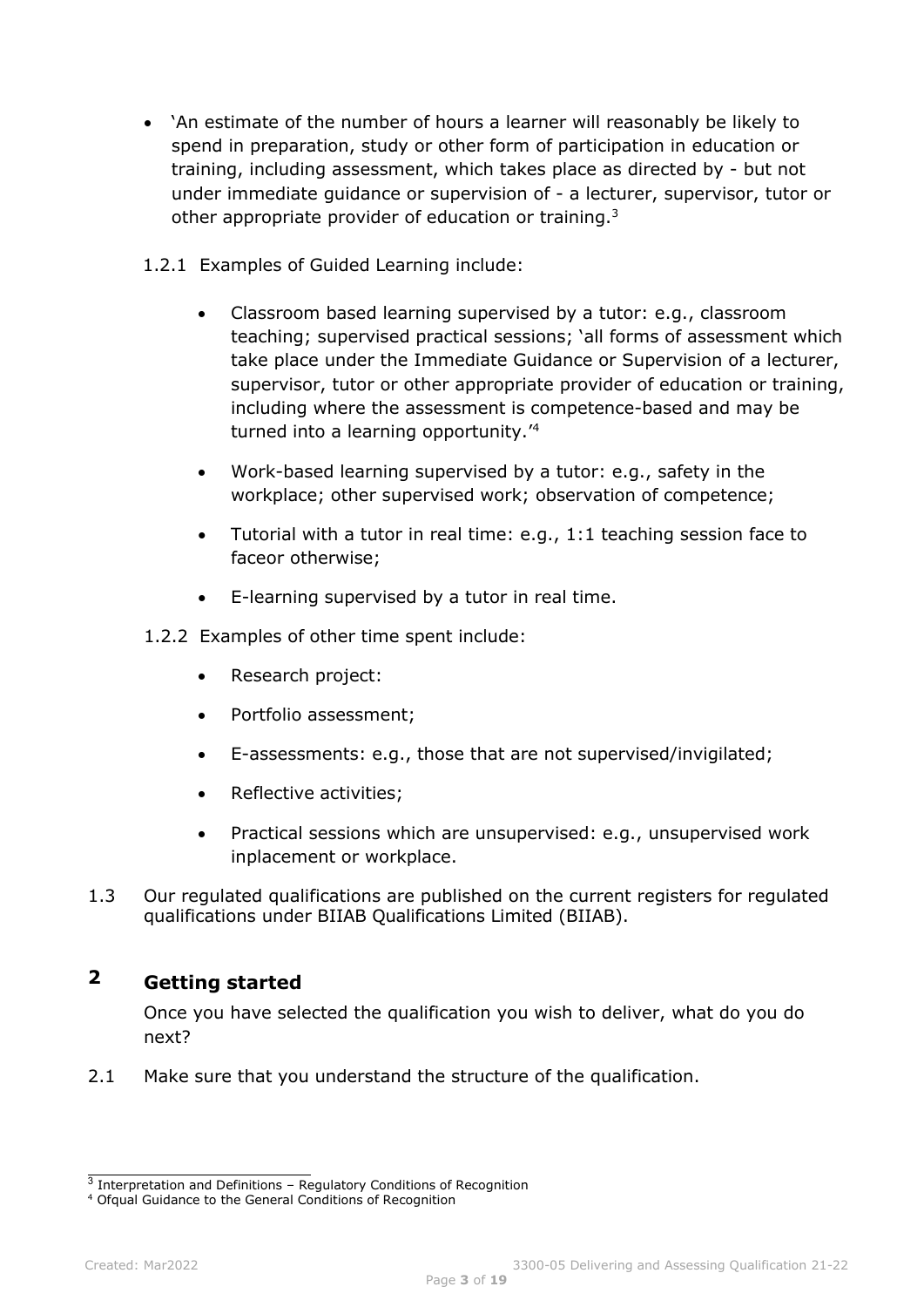- 2.2 Read and understand any rules of combination and assessment requirements which are available in the Qualification Guide. Make sure you:
	- are aware of the recommended time required to successfully complete the qualification5;
	- know which units/components are mandatory;
	- know how many optional units/components you will need to deliver;
	- consider which optional units/components you and your Centre are best equipped to deliver;
	- consider which units/components best meet the needs of your learners and, if appropriate, the local area's needs;
	- check that the qualification you have selected is at the correct level for your learners to ensure that they have the best opportunity of success;
	- consider possible progression routes for learners.
- 2.2 Check what you need to deliver / assess. In the Qualification Guide, you will find:
	- Learning Outcomes and Assessment Criteria;
	- Indicative Content: this provides an indication of the range of content to be covered;
	- General Teaching and Learning tips;
	- Assessment Information;
	- Grading criteria where applicable.
- 2.3 Consider:
	- the physical resources you will need to deliver and assess the qualification e.g., specialist equipment, premises;
	- the staffing resources you will need including any specific requirements such as qualifications which may be needed to deliver and assess;
	- any external resources that you could make use of e.g., visits out, guestspeakers / providers, work placements;

<sup>5</sup> As stipulated within the Qualification Guide.'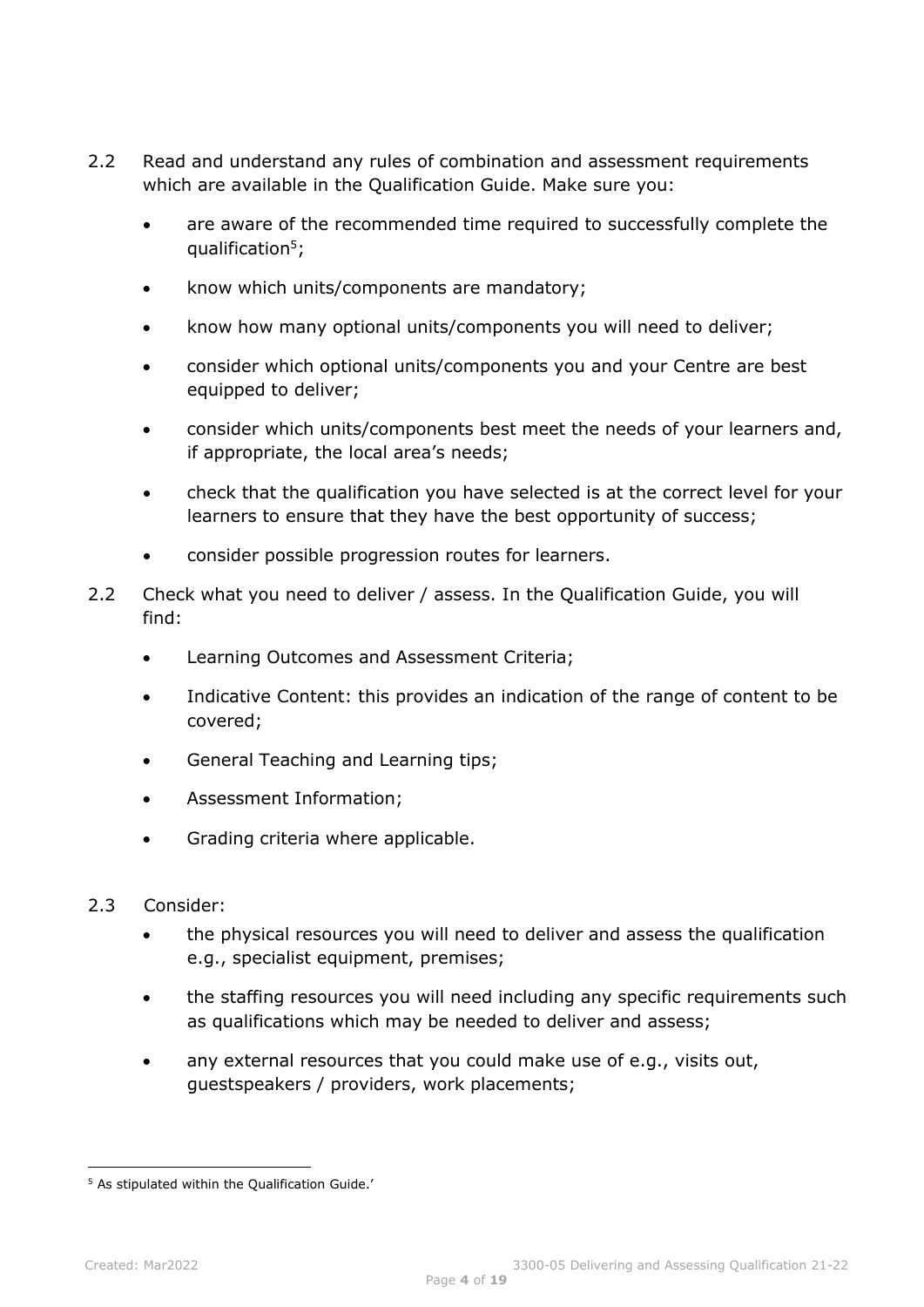- ways in which learners could gather evidence to demonstrate achievement of the Learning Outcomes and Assessment Criteria;
- if learners need to demonstrate their competence in the workplace, how will you manage this?
- ways that you will track and record learner achievement. We provide **Learner Achievement Checklists** to help with this. They are available on our website;
- the Internal Quality Assurance process you are going to use. Please refer to the document Internal Quality Assurance of Qualifications, available on our website.

## **3 Planning the delivery of the units/components**

3.1 Decide on the order that you will deliver the units/components required.

You may wish to consider delivery of the mandatory units/components first as these often provide the background for the optional units/components, but it may be appropriate to deliver a number of mandatory and optional units/components alongside each other. You decide what would be appropriate in your circumstances.

3.2 Decide if you could combine the delivery of any units/components

You may wish to combine the delivery of units/components within your programme to make learning more relevant to learners. For example, there may be a health and safety unit which will lay down knowledge and principles but will need to be applied in practical units / components.

**Remember**, all assessment evidence provided by learners will need to be cross referenced to specific units / components.

- 3.3 Ensure that you have appropriately qualified staff to deliver and assess units/components
	- 3.3.1 The staff delivering and assessing units/components should have specific subject knowledge of the unit/units/components that they deliver and understand the structure of the qualification.
	- 3.3.2 For qualifications with a vocational focus, staff must have knowledge of current professional practice. We advise that staff should spend time in a relevant work environment as part of CPD to ensure that they keep up to date within the sector.
- 3.4 Think about methods that you could use to bring learning to life for learners
	- 3.4.1 Many qualifications are practically based. Where knowledge needs to be delivered, think how this can be related to practice.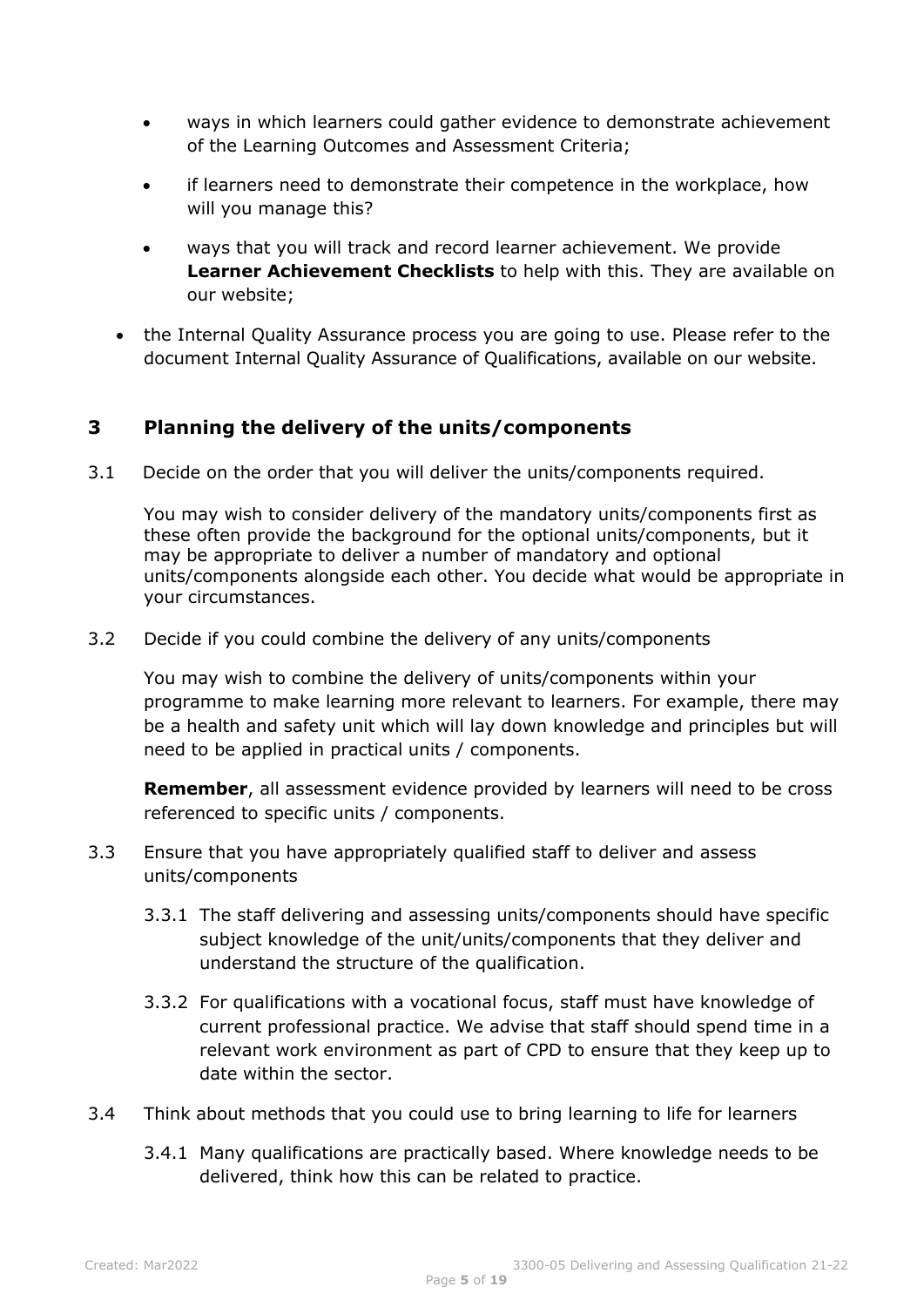- 3.4.2 Some qualifications are designed to confer competence in a job role and may be included in an Apprenticeship. In these circumstances,learners will need to demonstrate their competence in the workplace. You will need to consider how learners will be helped to develop these skills to the required level for assessment. This may require some formative assessment of a learner's performance before their final assessment to the required standard.
- 3.5 Decide where you could make use of external specialists to enhance delivery.

This could involve bringing them into the training environment or arranging visits/placements out in the working environment. If you decide to do this, it is important that the external specialists are well briefed, and any legal requirements are met.

- 3.6 Build in time to discuss progress with individual learners to support them through the learning and assessment process. This is an important aspect of delivery.
	- 3.6.1 This could be through a tutorial process or a reflection/review process.
	- 3.6.2 Where learners are required to demonstrate their ability to perform tasks, it is important that they are given time to practice and develop these skills before their final assessment against specific assessment criteria.
- 3.7 Learners need to be given ongoing feedback to help them reach the required standard. It is up to you as a Centre to decide on what is best for your learners. You must be aware of the individual needs of your learners. We expect that you make adjustments to delivery to support learners to achieve their best.
- 3.8 Consider how you will make sure that learners understand what their programme will involve. It is important that your learners understand what their learning programme involves and what is expected of them in terms of:
	- a programme outline of the units / components which will be studied;
	- any specific requirements for them such as a requirement for work placement;
	- their involvement in the learning process e.g., managing their time to meet deadlines, participating in learning activities;
	- the assessment process to include production of evidence of achievement, recording/tracking systems;
	- their involvement in the review process including receiving feedback from assessors and planning next steps;
	- the possible progression routes that they may have on successful completion of the qualification.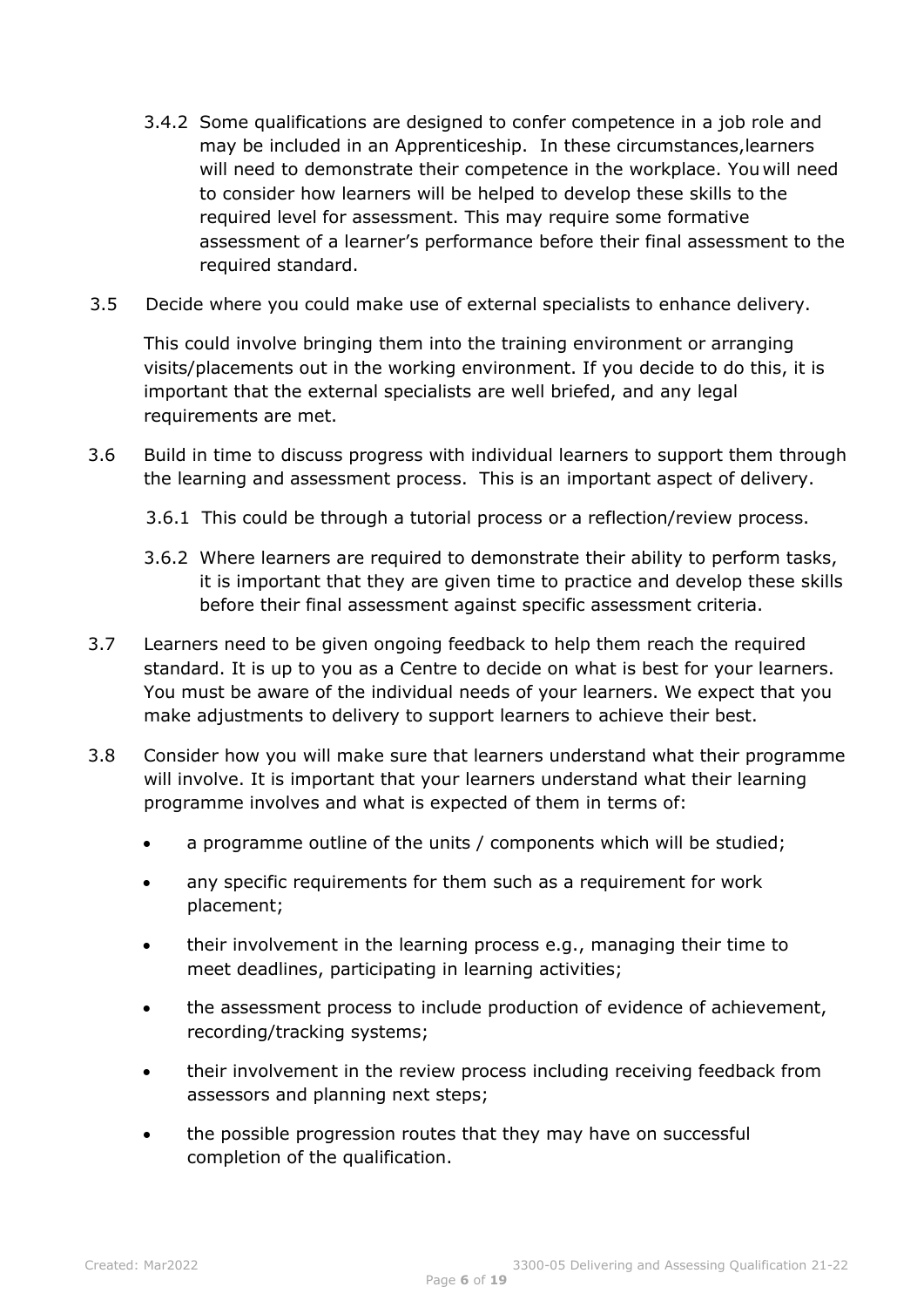This can be achieved in a variety of ways. Some Centres may run an Induction Programme, others may produce information packs/booklets. Some Centres mayhave a standard approach across all programmes. You need to decide which is best for your Centre and learners. NB. Some learners may only be aiming to achieve units/components. All of the above would still apply.

- 3.9 Decide how you will record learner achievement.
	- 3.9.1 Learner achievement needs to be recorded and referenced so that it is clear where the learner has provided evidence to meet the Learning Outcomes and Assessment Criteria for all units/components which contribute to a qualification.
	- 3.9.2 As an assessor, you will need to be sure that all learners have provided sufficient, authentic evidence of their achievement. This needs to be available for your Internal Quality Assurance process and your External Quality Assurer who will be allocated to your Centre in line with our Quality Assurance Process.

## **4 Assessing Learner Achievement**

A learner's achievement is based on the presentation of evidence to meet all the Learning Outcomes and Assessment Criteria for a unit.

- 4.1 Planning assessment activities to demonstrate achievement
	- 4.1.1 You need to plan assessments, identifying relevant methods of assessment and the evidence that the learner needs to produce to meet the required standards set within the Learning Outcomes and Assessment Criteria. This needs to be recorded on documentation provided by your Centre or, alternatively, the templates made available by us.
	- 4.1.2 Each assessment activity needs to be approved and signed off by your Internal Quality Assurer.
	- 4.1.3 You will find that some Learning Outcomes and Assessment Criteria within units/components will focus on underpinning knowledge and understanding; others will focus on skills development and/or the demonstration of competence. You need to be clear about this by checking the Qualification Guide for your chosen qualification.
	- 4.1.4 Learners also need to be clear about:
		- what is being assessed;
		- how it is to be assessed;
		- timescales for assessment.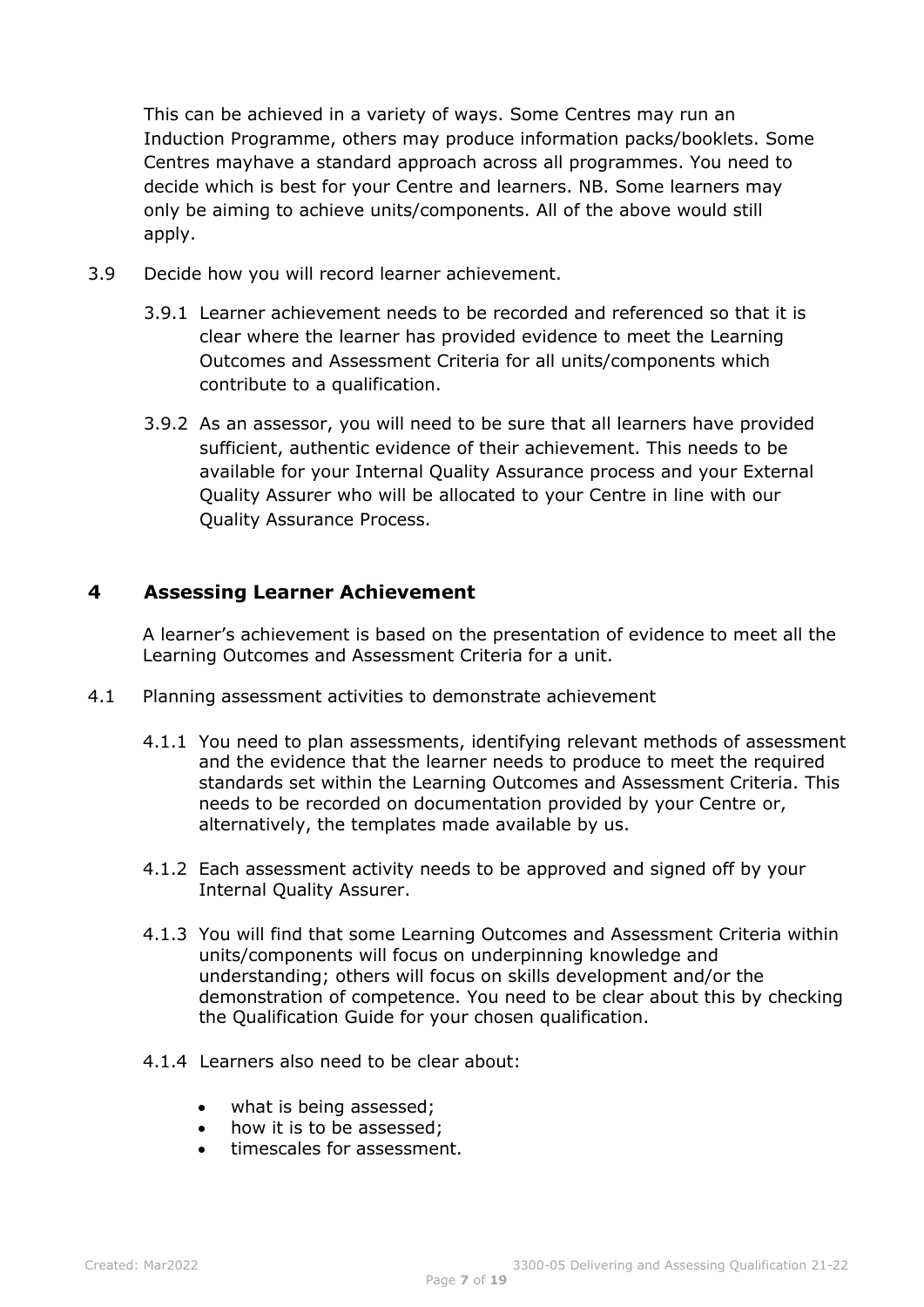- 4.1.5 In work-based situations the assessor may be required to work with the individual learner(s) to identify and agree opportunities for assessment; determine an appropriate means of assessment; and agree arrangements for the assessment with the learner(s).
- 4.1.6 You must ensure that all learners are prepared thoroughly prior to assessment activities. Remember, your learners may need to practice skills before they are assessed.
- 4.1.7 You must ensure that all activities are conducted in line with appropriate current legislation and regulations including health and safety and you must ensure that learners are fully aware of what is required.
- 4.1.8 We expect that your Centre will ensure all learners are given fair access to assessment. If you feel that any of your learners would benefit from special arrangements to enable them to access assessment activities, we are happy to discuss this with you.
- 4.1.9 Where possible, you should offer integrated assessment opportunities to learners whereby a number of Learning Outcomes and Assessment Criteria from different units/components can be assessed through a single assessment. This will reduce the assessment burden. It is essential that all evidence is clearly signposted to the relevant Learning Outcome(s) and Assessment Criteria.
- 4.1.10 For some of our qualifications, we provide assessment tasks/sample assessments/workbooks. It is advisable to check what is currently available for the qualifications you wish to deliver.
- 4.1.11 It is important that the assessment task which learners are asked to perform is attached to the evidence which is being put forward to show achievement. This also needs to:
	- clearly state what the task/tasks are that a learner is being asked to do;
	- map each task to the Learning Outcomes and Assessment Criteria which are being assessed.

## **5 Assessing learner achievement**

- 5.1 Do I need any specific qualifications to assess your Qualifications?
	- 5.1.1 We require those involved in the assessment process to be suitably experienced and/or qualified. In general terms, this usually means that the assessor is knowledgeable of the subject/occupational area to a level above that which they are assessing.
	- 5.1.2 Assessors should also be trained and qualified to assess or be working towards appropriate qualifications or be able to demonstrate experience.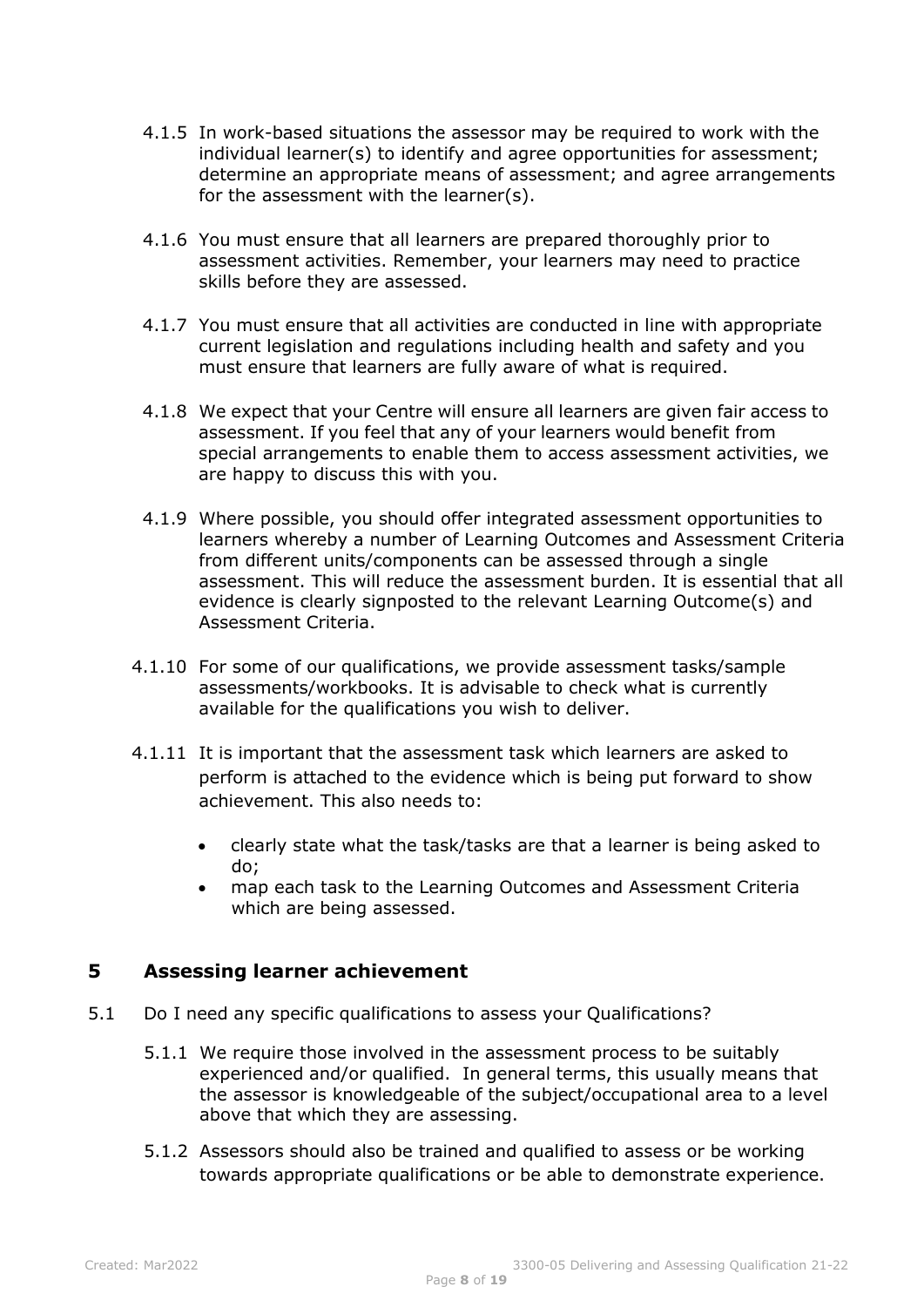- 5.1.3 In some sectors and for certain types of qualifications, there may be additional requirements specified by, for example, a Sector Body, professional body and/or the regulatory authorities<sup>6</sup>. These will be identified in sector specific Assessment Strategies. This guidance is available on the Info Hub on our website.
- 5.2 Making Assessment Decisions
	- 5.2.1 When making an assessment decision there are four key principles which must always be applied. Is the assessment evidence presented by each learner:

**Valid?** – validity is the extent to which evidence and theory support the interpretation that the assessment outcomes meet their intended uses;

**Current?** - especially if prior experience of the relevant knowledge / skillis claimed;

**Sufficient?** - all aspects of the standards set within the learning outcomesand assessment criteria of the unit have been met. When making assessment judgements, you will need to check the evidence carefully against these learning outcomes and assessment criteria.

**Authentic?** - especially if work has been done with the assessor not present. Learners are required to confirm they are the sole generator of the evidence by completing a Declaration of Authenticity<sup>7</sup> and placing it in their portfolios/with their evidence. Make sure that learners always acknowledge the sources of their research when quoting.

- 5.2.2 We require one Declaration of Authenticity per portfolio, or one attached with individual pieces of evidence if submitted separately to the External Quality Assurer.
- 5.2.3 The evidence produced needs to clearly signpost:
	- the Tasks a learner has been asked to complete;
	- the Unit(s)/Component(s) to which it refers;
	- the Learning Outcome and Assessment Criteria to which the task relates.

It is up to you to use systems which suit your Centre, but all must be clearly documented.

<sup>6</sup> Ofqual for vocational qualifications delivered in England; Qualification Wales; CCEA in NI; SQA in Scotland

<sup>7</sup> Available on the website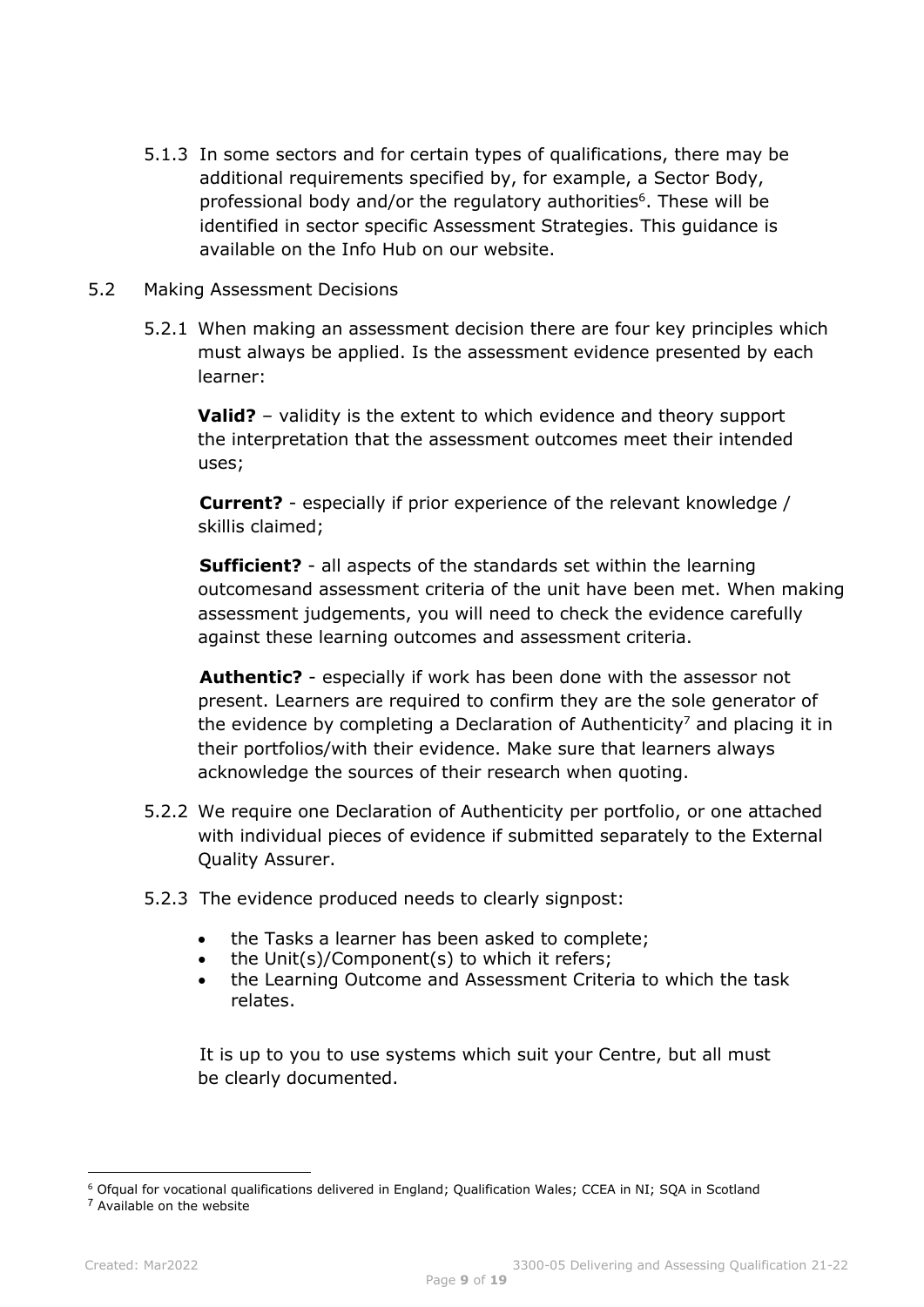**Remember**, your Internal Quality Assurance process will require this information to understand the assessment decisions that you as an assessor are making as will our External Quality Assurance Process.

- 5.2.3 You should always ensure that any assessment takes place in an appropriate environment that provides reliable and manageable opportunities that are comparable and fair for all learners.
- 5.2.4 You may have set up group activities as assessment tasks. It is important in these situations that all learners are able to provide evidence that they have individually met the required assessment criteria.
- 5.2.5 If you are assessing performance, you may wish to use witness testimony to confirm the performance of the learner. Assessors must ensure that where witness testimony is used to confirm achievement, the credibility of the witness is confirmed.

For example, if assessing learner competence:

- is the witness providing the testimony occupationally competent in the particular area?
- is the witness qualified in assessment of workplace performance OR has a professional work role which involves evaluating the everyday practice of staff?
- 5.2.6 You may want to use an Expert Witness. This person will need to be occupationally competent in specialist areas agreed by the assessor and be either qualified in assessment of workplace performance OR holds a professional work role which involves evaluating the everyday practice of staff. The use of an expert witness should always be agreed by the assessor. A template and guidance on the use of witness statements is available on the Info Hub on our website.
- 5.3 Repeating Assessments
	- 5.3.1 Where appropriate, and in line with any timescales for assessment set by the Centre, learners should be allowed further attempts to provide evidence to meet any learning outcomes and assessment criteria that have yet to be demonstrated.
	- 5.3.2 There is no restriction on the number of attempts at assessment. If learners are not successful at the first attempt, you may highlight mistakes and provide feedback. You must **not** correct mistakes but advise them how they can get to the required standard.
	- 5.3.3 It is an assessor's judgement to consider the requirement for further learning/training or practice.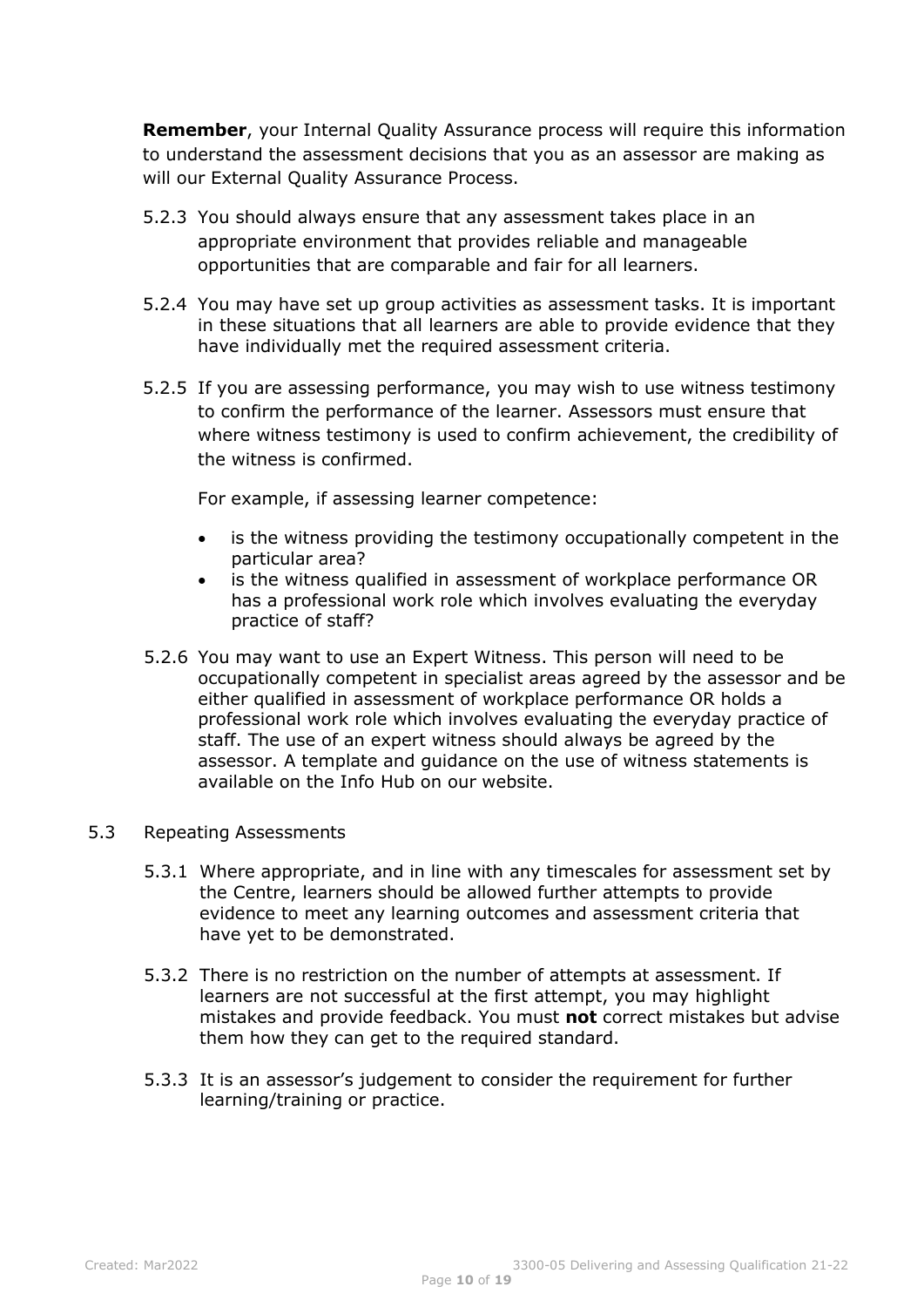#### 5.4 Conflict of interest

A conflict of interest in this context can be defined as a situation that has the potential to undermine the impartiality of an assessor because of their selfinterest, professional interest or public interest in the outcome of the assessment. You must be aware of your Centre's conflict of interest policy and how and when you should declare / report a potential conflict.

Examples of conflict of interest may include but are not limited to the following:

- An assessor works for a Centre and a family member takes a qualification atthe same Centre;
- A member of staff at the Centre is completing a qualification delivered and assessed by the Centre;
- An assessor is working with more than one Centre or private training provider;
- An assessor is taking part in the appointment, promotion, assessment, supervision or evaluation of a person with whom they have family connections;
- An assessor has a family connection with a registered learner or learner's family.

Centres must record all conflicts of interest and document any actions taken to mitigate any potential Adverse Effect and inform BIIAB Qualifications Limited as appropriate.

## **6 Recognition of Prior Learning**

- 6.1 The recognition of a learner's previous achievements/experience is known as Recognition of Prior Learning (RPL). RPL is a general term and is a process of recognising previous learning, experience or achievement so that a learner does not have to repeat a course of learning or assessment.
- 6.2 We categorise RPL into the following descriptions:
	- 6.2.1 Credit Transfer

We may attach credit to a qualification, a unit<sup>8</sup> or a component<sup>9</sup>. Credit transfer is the process of using certificated credits achieved in one qualification and transferring that achievement as a valid contribution to the award of another qualification. Units/components transferred must share the same learning outcomes and assessment criteria. Assessors must ensure that they review and verify the evidence through sight of:

 $8$  A unit contains an explicit set of learning outcomes and assessment criteria.

<sup>9</sup> A component is a discrete part of a qualification which has a specific set of criteria which are assessed and which will differentiate learners' performance i.e. will be graded. Any component that sits within a qualification that has credit assigned will also have a level and a credit value.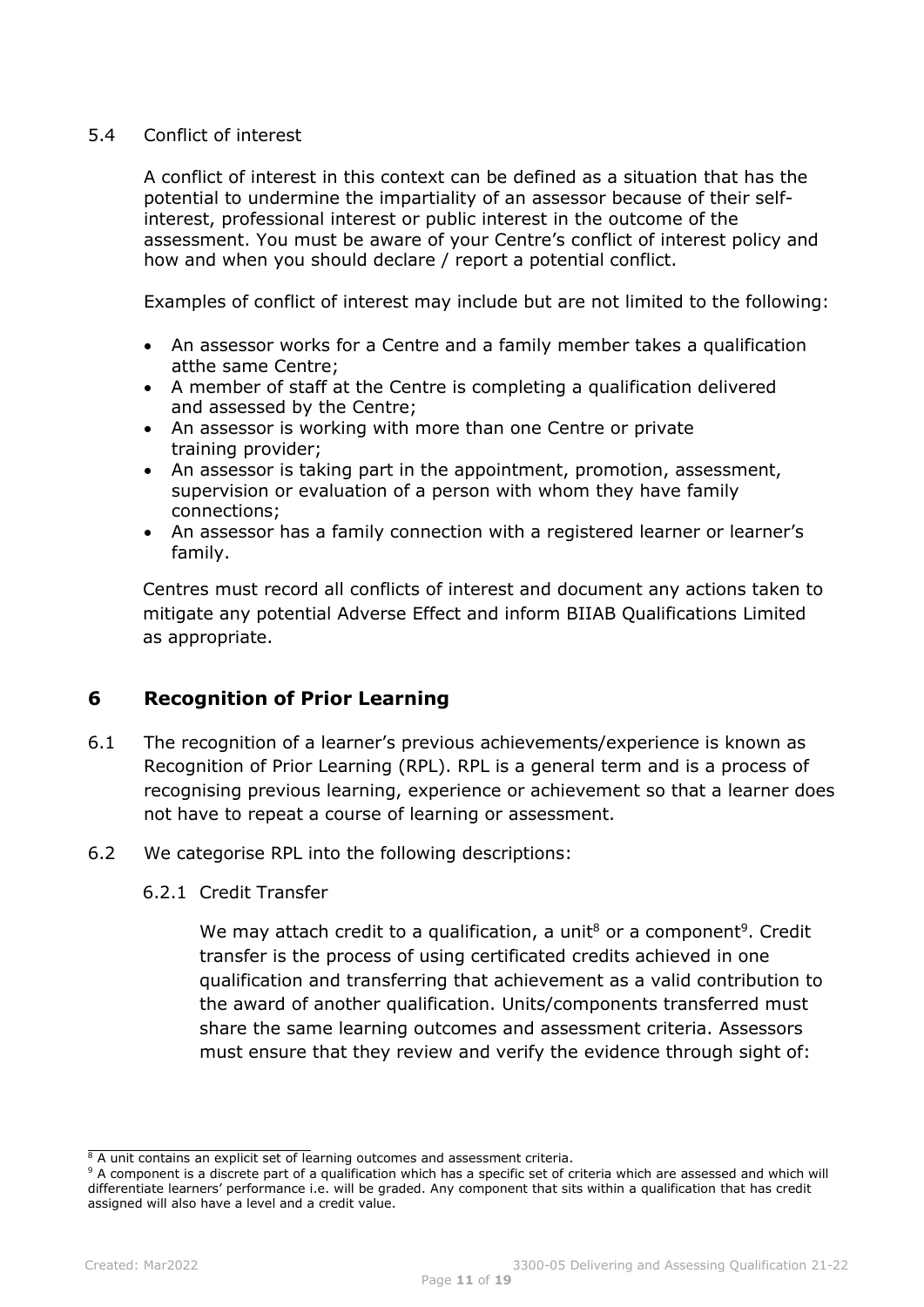- original certificates OR
- copies of certificates that have been signed and dated by the Internal Quality Assurer confirming the photocopy is a real copy and make these available to the External Quality Assurer.<sup>10</sup>

### 6.2.2 Exemption

Exemption applies to any certificated achievement which is deemed to be of equivalent value to a unit within a qualification, but which does not necessarily share the exact learning outcomes and assessment criteria. It is the assessor's responsibility, in conjunction with the Internal Quality Assurer,to map this previous achievement against the assessment requirements ofthe qualification to be achieved in order to determine its equivalence.

## 6.2.3 Non-certificated learning/experience

Centres must take into account and acknowledge any previous noncertificated learning or experience which may exempt a learner from a further course of learning. Evidence of this learning/experience must be presented and mapped against the learning outcomes and assessment criteria in the relevant qualification.

When making decisions using this evidence, assessors must be satisfied that the evidence produced will allow the learner to meet the assessment standard described within the learning outcome and the assessment criteria.

The Centre's assessment tasks which have been developed for the unit/s in question must then be completed.

- 6.3 Any queries about the relevance of any certificated evidence, should be referred in the first instance to your Centre's internal moderator and then to our External Moderator.
- 6.4 It is important to note that there may be restrictions upon a learner's ability to claim exemption or credit transfer which will be dependent upon the currency of the unit/qualification and a learner's existing levels of skill or knowledge.
- 6.5 Where past certification only provides evidence that could be considered for exemption for part of a unit, learners must be able to offer additional evidence of previous or recent learning to supplement their evidence of achievement.

 $10$  Evidence of certificated achievement may also be verified via the Personal Learning Record (PLR).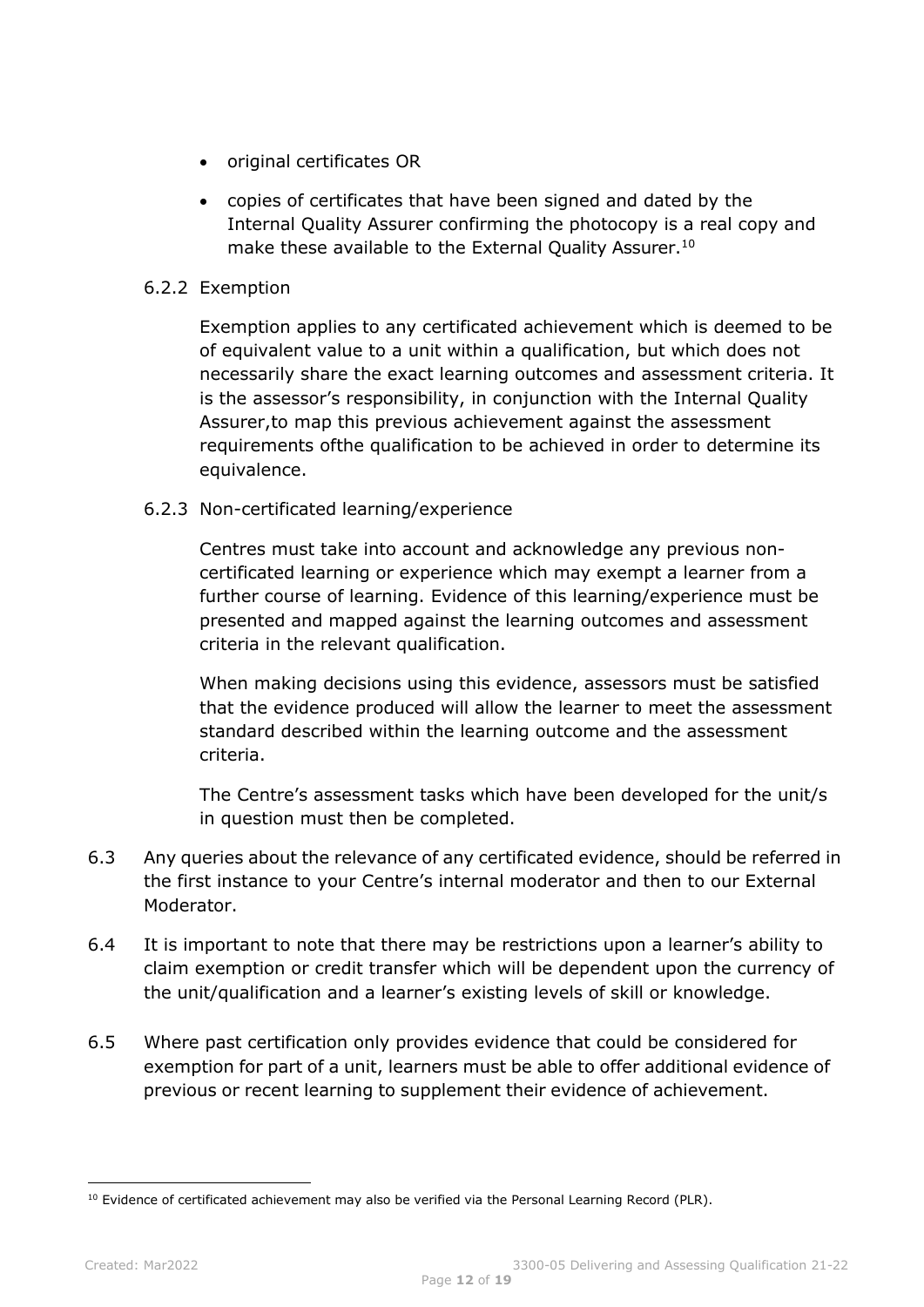#### 6.6 RPL Process

#### 6.6.1 Information & Guidance

Prior to enrolment you should discuss the purpose of RPL with your learners and outline the possibility this presents to claim credit or exemption for their previous learning or certificated achievement.

The learner will need to know:

- the process involved in claiming achievement via RPL;
- details of any support and guidance relating to the process which may be available to them;
- details of any associated additional costs, type of evidence required and deadlines for submission;
- the Internal Quality Assurance and Appeals process.

#### 6.6.2 Evidence Collection

This is the stage where the learner has to collect evidence against the requirements of the assessment criteria. For this activity it is recommended that Centres develop assessment plans and tracking documents to support the learner and assessor through this process. It is important that every opportunity is given to learners to prove their ability and to provide the appropriate evidence. This evidence may be drawn from a number of sources e.g., paid/unpaid work/experience or certification which in the case of exemption must also detail the learning covered.

#### 6.6.3 Assessment and Internal Quality Assurance

Assessment of the evidence must follow a planned process and be implemented with integrity as in any other assessment strategy.

The assessor is required to make judgements regarding the evidence and its suitability in relation to the assessment criteria. In making these judgements the assessor may be looking for evidence from:

- review of Work Experience Records and documents confirmed by witness statements which have been validated by a manager/supervisor validation;
- reflective accounts or journals;
- previous portfolios;
- reports;
- projects or case studies.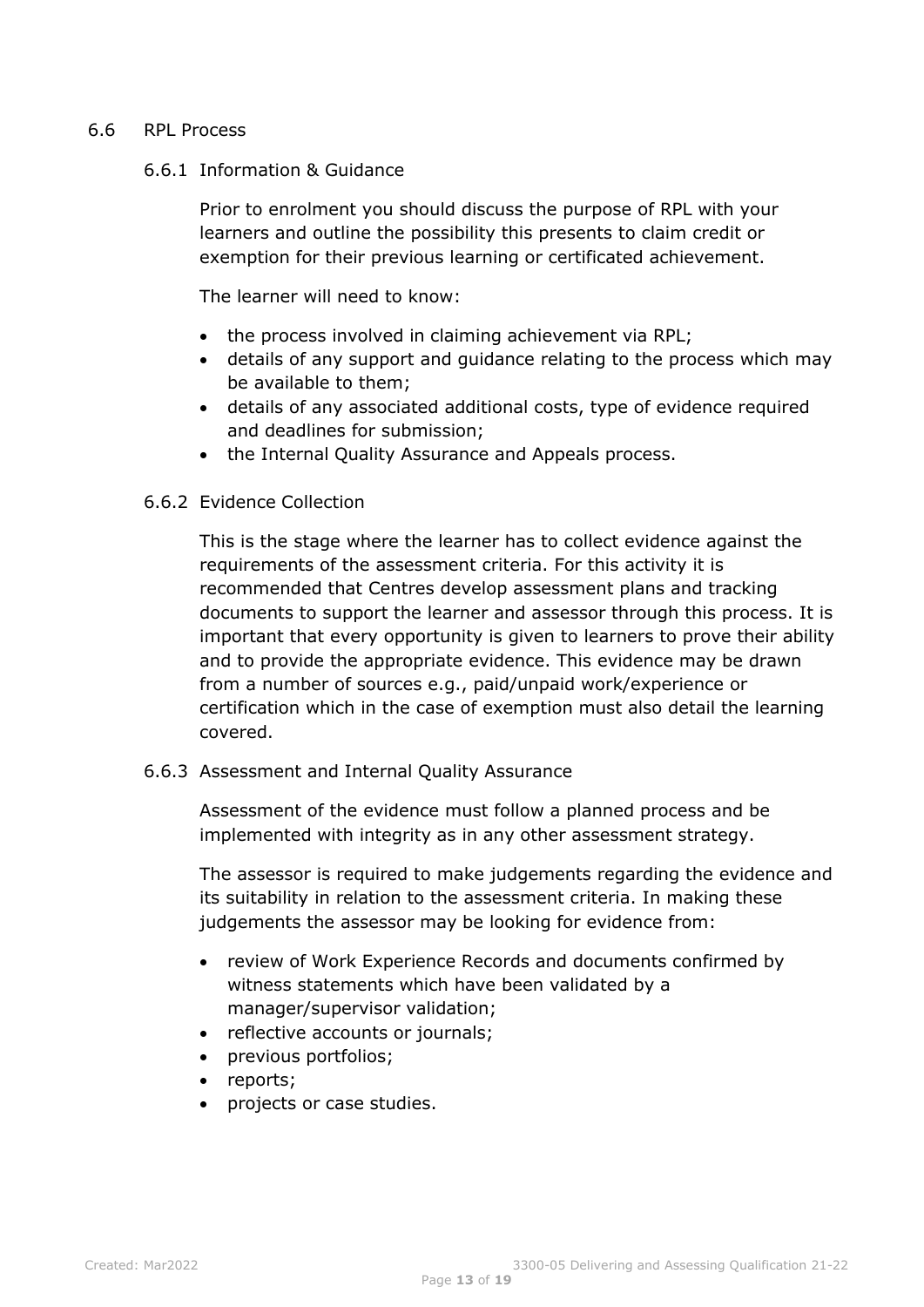The assessor must confirm that the evidence gathered is validated as being the learner's own work and is still valid, sufficient, and reliable.

- 6.6.4 There is no requirement to develop special arrangements for RPL but the assessment process should be conducted in line with the Centre's usual assessment and internal quality assurance procedures. All records of assessment and internal quality assurance should be retained in accordance with the Centre's and our requirements.<sup>11</sup>
- 6.6.5 External Quality Assurance and Certification

Assessments which include the use of RPL will be subject to the normal external quality assurance process. Centres will, therefore, need to have available clear records of assessment tracking, assessor decisions, appeals and internal quality assurance in relation to the assessment decisions made via RPL. These records should be retainedin accordance with our requirements<sup>12</sup>.

# **7 Types of Evidence**

- 7.1 Learners will need to present their evidence of achievement of Learning Outcomes and Assessment Criteria in a portfolio of evidence.
- 7.2 All evidence needs to be appropriate to the Learning Outcomes and Assessment Criteria of particular units/components, and to take into account the circumstances in which learners are operating. We have developed a range of sample documentation that can be used and/or amended by you as appropriate if you wish to use them. These documents are available to approved Centres on the Info Hub on our website and are listed below.
- 7.3 As an assessor, you should consider what is an appropriate range, type and volume of assessment which may include a combination of the following.

| <b>Methods of</b><br><b>Assessment</b> | <b>Examples of evidence of Achievement</b>                                                                                                      |
|----------------------------------------|-------------------------------------------------------------------------------------------------------------------------------------------------|
| Observation of<br>learner performance  | Video recording of learner performance<br>Written record of learner performance<br>(Observation Template available for assessor to<br>complete) |

<sup>&</sup>lt;sup>11</sup> Centre Record Keeping; External Moderation Policy

<sup>&</sup>lt;sup>12</sup> Centre Record Keeping; External Moderation Policy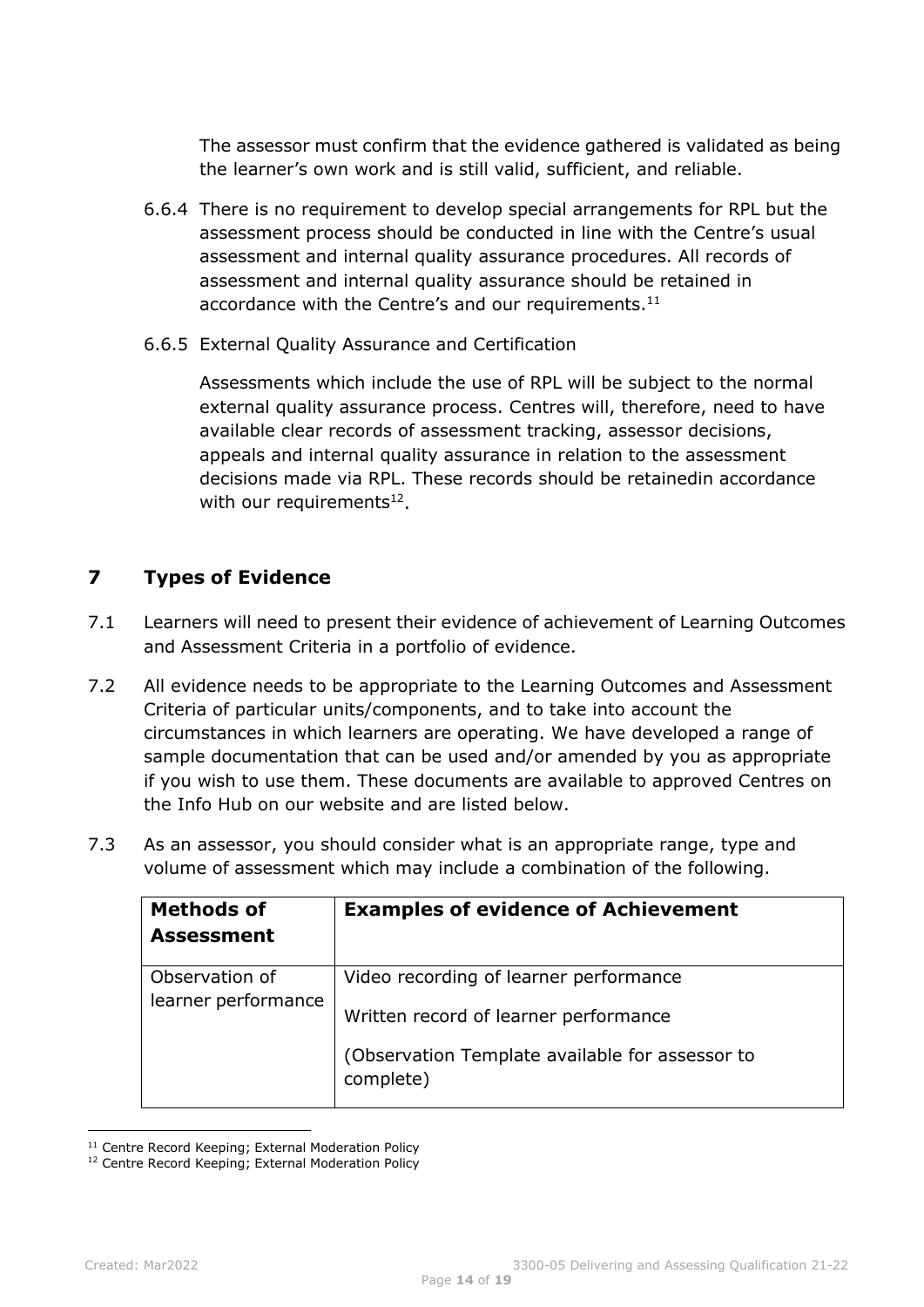|                                                           | <b>Witness Testimony</b>                                                                |
|-----------------------------------------------------------|-----------------------------------------------------------------------------------------|
|                                                           | (Witness Statement Template available for assessor to<br>complete)                      |
| Role play                                                 | Audio/Video/written record of learner performance in the<br>role play                   |
|                                                           | (Observation/Oral Questioning Template available for<br>assessor to complete)           |
|                                                           | Written transcript of learner performance in the role play                              |
| Presentations                                             | Audio/Video/written recording of learner presentation                                   |
|                                                           | Learner's artefacts, photographs, notes and/or products<br>used during the presentation |
|                                                           | Assessor's feedback on the presentation                                                 |
|                                                           | (Observation/Oral Questioning Template available for<br>assessor to complete)           |
| Interview /<br>professional<br>discussion with<br>learner | Written record of learner responses to<br>interview/contribution to discussion          |
|                                                           | (Professional Discussion Template available                                             |
|                                                           | Observation/Oral Questioning Template available for<br>assessor to complete)            |
|                                                           | Records may also be in Audio and / or Video format                                      |
| Oral questioning                                          | Audio/Video recording of learner responses to oral<br>questioning                       |
|                                                           | Written record of learner responses to oral questioning                                 |
|                                                           | (Observation/Oral Questioning Template available for<br>assessor to complete)           |
| Written questions                                         | Written answers / responses                                                             |
| Assignments/Project<br>s/Case Studies                     | Audio /Video/written reports, reflective journals/diaries                               |
|                                                           | Learner's artefacts, photographs, notes and/or products<br>produced                     |
| Product evidence                                          | Artefact or product                                                                     |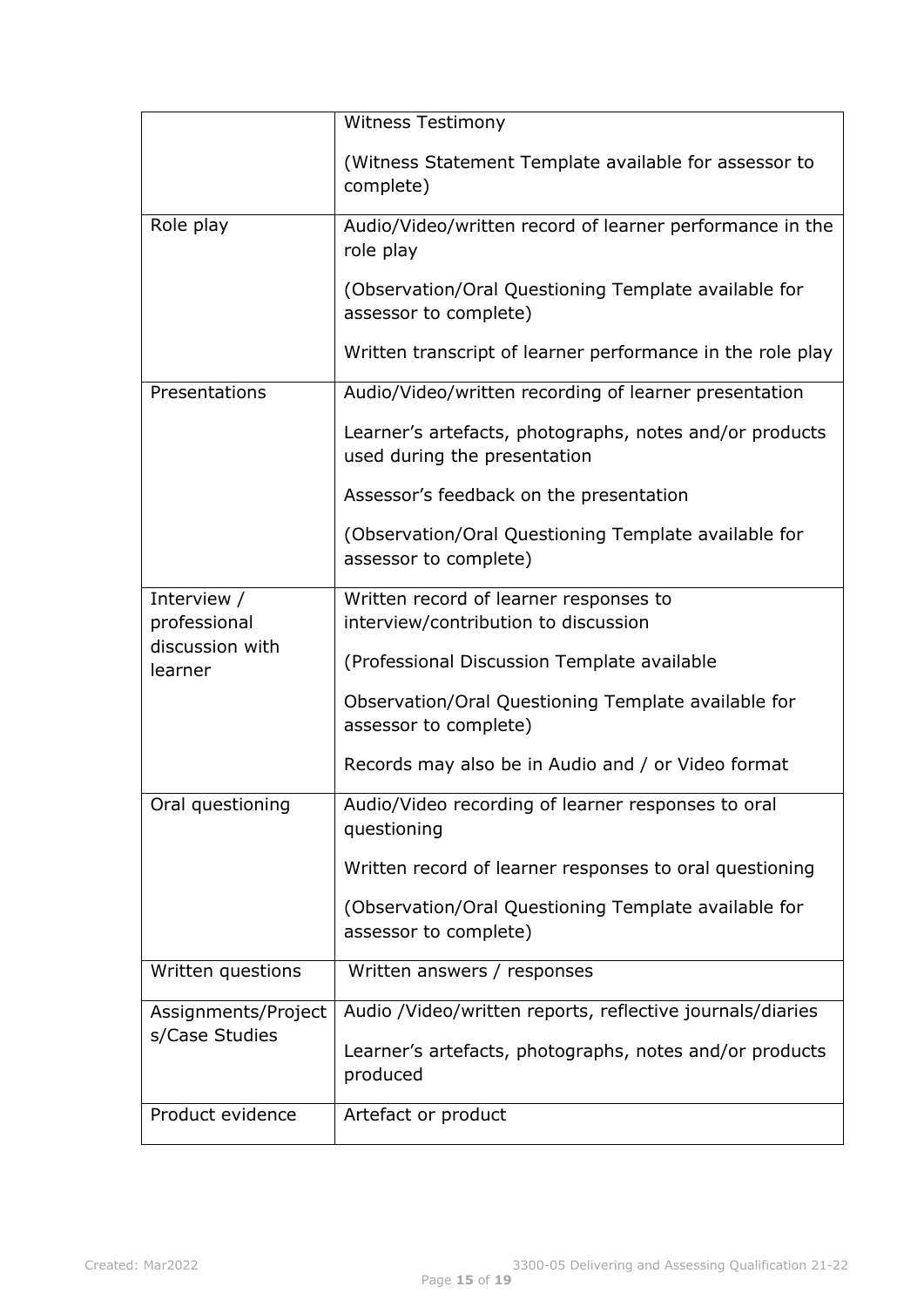| Recognition of Prior | Certificated and/or authenticated evidence of prior |
|----------------------|-----------------------------------------------------|
| Learning             | experience/achievement that may include any of the  |
|                      | above. Acceptance of this may be subject to time    |
|                      | restrictions                                        |
|                      |                                                     |

This list is not exhaustive and other types of evidence are acceptable. Often, a variety of forms of evidence are used to demonstrate learner achievement and these are often collated to form a portfolio. We encourage you to use innovative and exciting ways in which to demonstrate learner achievement to ensure that all learners have access to assessment without diminishing the rigour or validity of the assessment process.

Portfolios do not need to be very large and must contain the learners' own work, not an abundance of handouts produced by the Centre.

#### 7.4 Simulation

This is acceptable in some circumstances. However, in many cases where competence is being assessed, learners need to demonstrate achievement in a real work environment. Specific details relating to the use of simulation can be found in our Assessment Guidance for specific qualifications and/or sectors. This guidance will be sent to the person within your Centre that you have named as the contact for the qualification. It will also be made available on the website to approved Centres.

#### 7.5 Can learners use e-portfolios?

Learners may wish to record evidence of assessment and achievement in electronic format. An e-portfolio is an electronic version of a traditional paperbased recording system. It provides for the management of digital artefacts for assessment and/or verification. For example, word documents, digital photographs, digital audio and video files and the systems for storing and structuring the work, such as PowerPoint and other commercial e-Portfolio systems.

Centres who provide such systems for their learners must ensure that they:

- provide a secure facility for the learner to store evidence of assessment and achievement;
- provide an audit trail of assessment decisions and internal quality assurance processes;
- allow access to our External Moderators for quality assurance purposes.

Whatever the evidence produced, it must all be clearly signposted to the relevant Learning Outcomes and Assessment Criteria and recorded appropriately.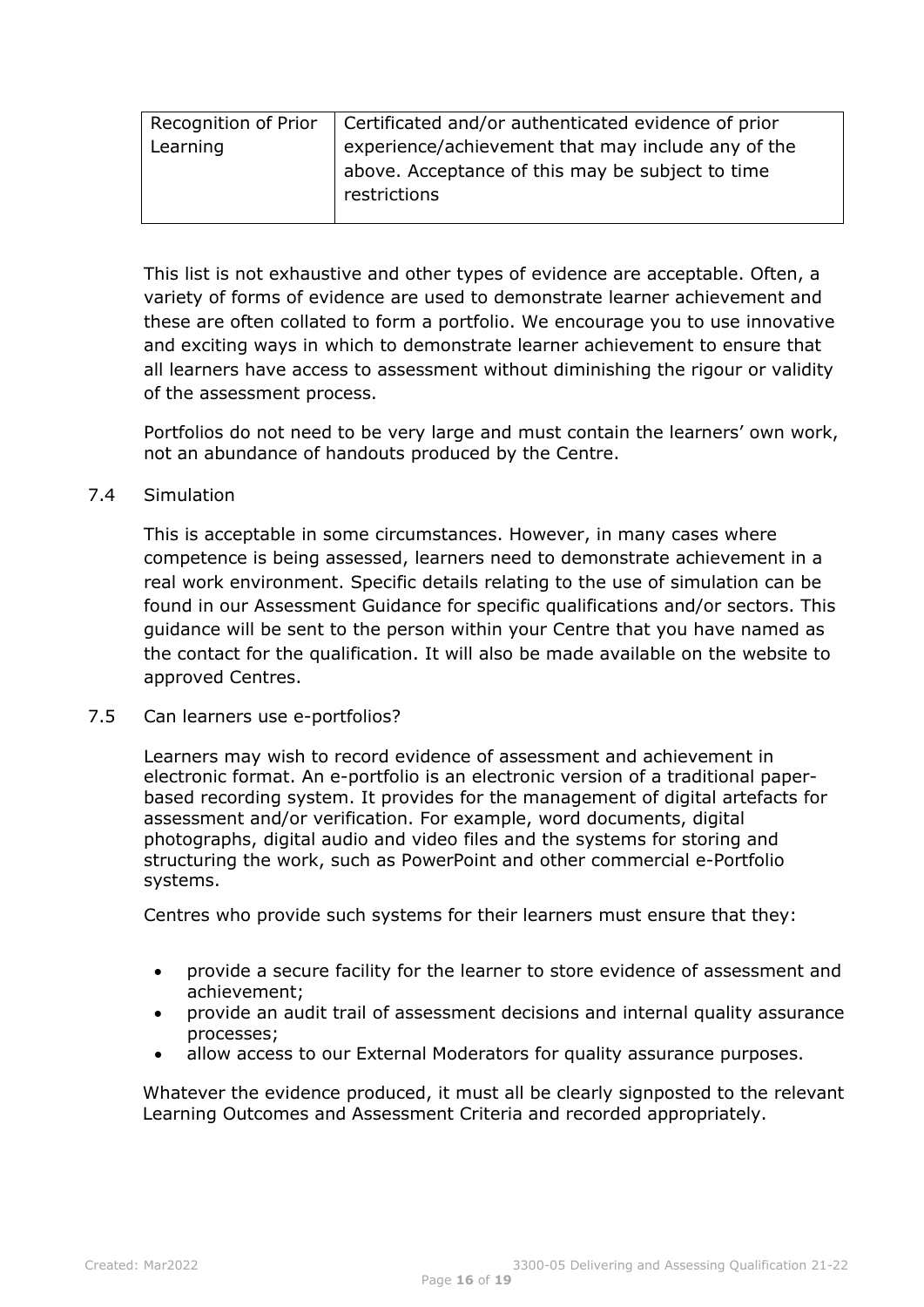## **8 Recording Achievement**

- 8.1 Your Centre may have its own system for recording learner achievement, and we are happy for you to use that.
- 8.2 Alternatively, we have developed a range of sample documentation that can be used and/or amended by you as appropriate. These documents are available to approved Centres on the Info Hub on our website.

One of these documents is the Learner Achievement Checklist for learners, Assessors and Internal Quality Assurers to use to record evidence produced and assessment decisions. They are available for all qualifications and can be customised to your own needs.

- 8.3 Learners will need to cross reference evidence to specific Learning Outcomes and Assessment Criteria.
- 8.4 Once you as the assessor are satisfied that a learner has provided sufficient evidence of achievement for all Learning Outcomes and Assessment Criteria for a unit, you need to acknowledge this by signing off the unit.
- 8.5 Learners will need to keep a checklist along with their evidence, as it will be required as part of your Centre's Internal Quality Assurance and our External Quality Assurance processes.

**Remember** recording assessment decisions is clearly an important part of the internal and external quality assurance process.

All evidence produced needs to be clearly signposted to:

- the Tasks a learner has been asked to complete;
- the Unit(s) to which it refers;
- the Learning Outcome and Assessment Criteria to which the task relates.

## **9 Retaining and Storing Evidence**

You must make sure that all internally assessed evidence is retained by your Centre until external quality assurance is completed, awards made and any period for appeals has elapsed.

Please refer to our requirements for Centre Record Keeping.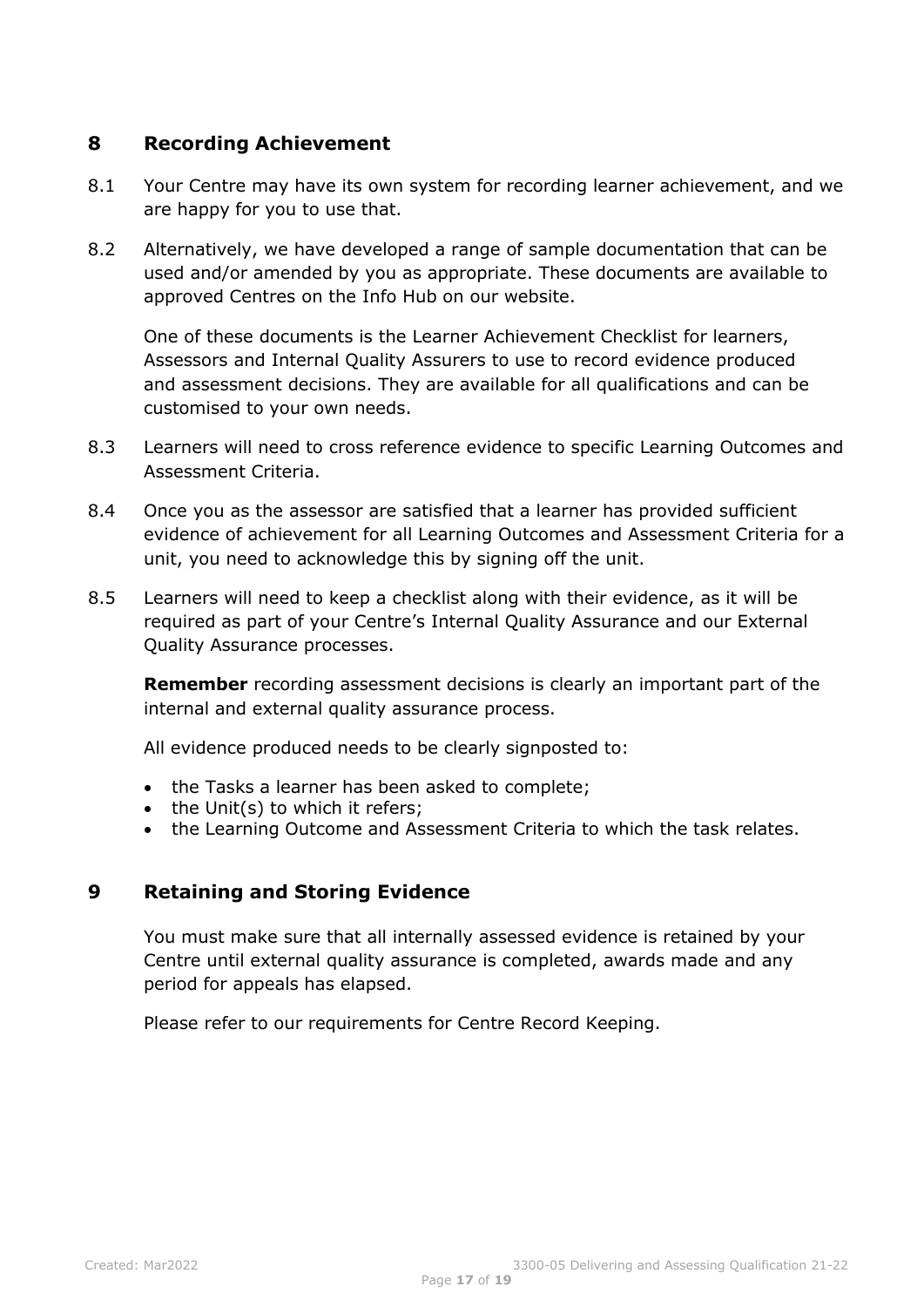## **10 Quality Assurance Processes**

- 10.1 The purpose of internal quality assurance is:
	- to assure that the assessment decisions made by assessors are accurate and reliable when interpreting the standards set in unit/s by the learning outcomes and assessment criteria;
	- to assure the consistency of assessment decisions across assessors;
	- to address the key principles of consistency, transparency, validity and reliability.
- 10.2 Why is it required that your Centre has an Internal Quality Assurance System?
	- 10.2.1 As a regulated Awarding Organisation, we have to ensure consistency of assessment decisions within and across Centres.
	- 10.2.2 Irrespective of the size or type of Centre, we require you to have your own Internal Quality Assurance system in place as an integral part of your overall Quality Assurance process.
	- 10.2.3 You will need to make sure that you have a person(s) in your Centre responsible for implementing your Centre's Internal Quality Assurance systems. These people area vital link between you the Centre, and our External Quality Assurance Process.

For more information, please refer to the document Internal Quality Assurance of Qualifications.

## **11 External Quality Assurance**

- 11.1 The External Quality Assurance process is managed by us to ensure that Centres have provided learners with access to fair and reliable assessment opportunities, and that our qualifications are delivered in accordance with the standards agreed in the Qualification Guide and approval documents.
- 11.2 It is a flexible system which may be applied at any time of the year, usually when learners have finished their learning programmes and have completed all assessment requirements.
- 11.3 We appoint External Quality Assurers who will be allocated to your Centre to undertake external quality assurance. They are subject specialists and have detailed knowledge of the sector and our processes and procedures.
	- 11.3.1 They liaise with Centres to sample and confirm assessment decisions, review evidence of the internal assessment and quality assurance process and confirm the evidence of achievement for the award of a qualification/unit. In addition, they offer advice and guidance to Centres in order to support continuous improvement.